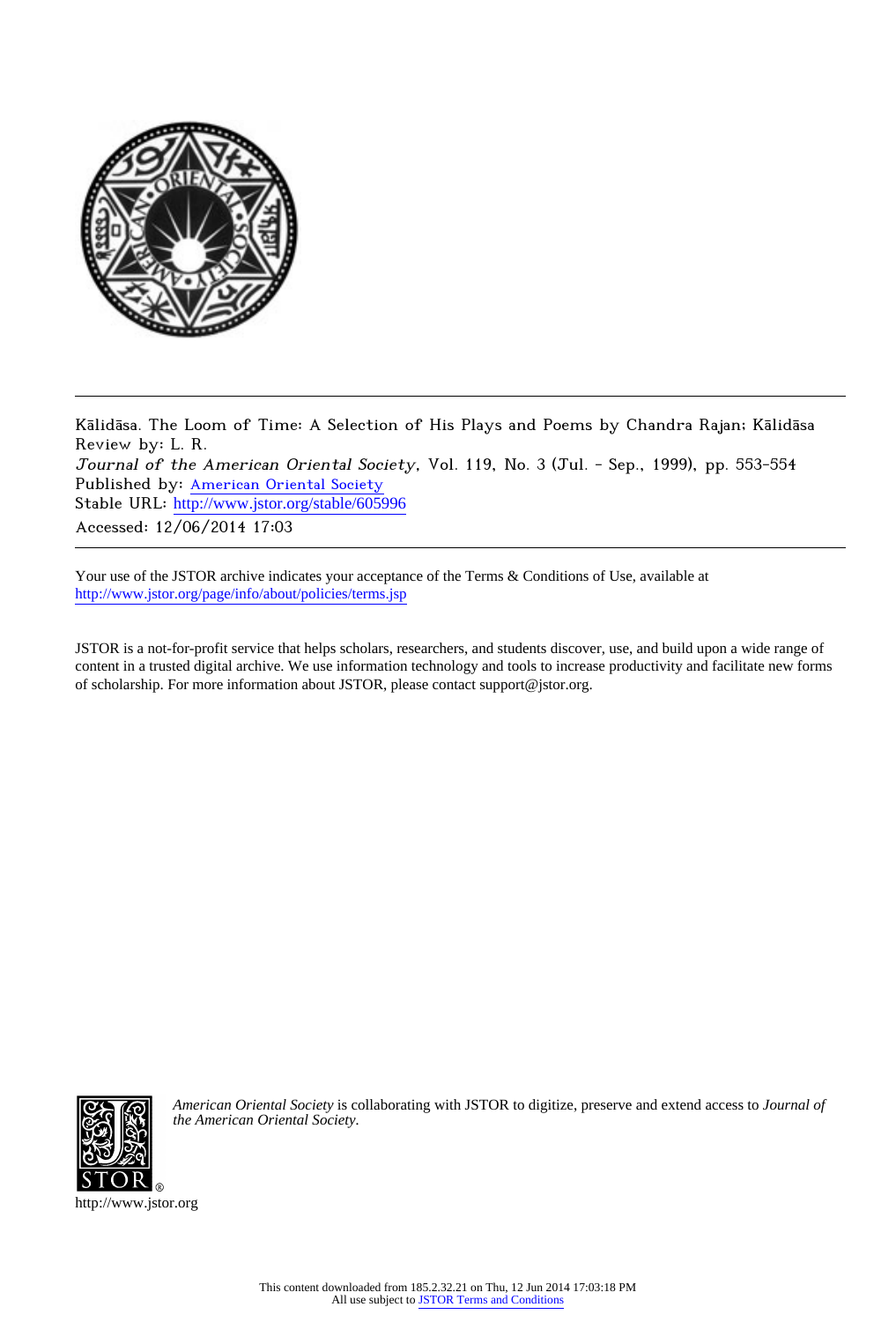**Ph.D. degree from the same institution with a thesis on "Main Trends in Indian Historiography since Independence," under the supervision of Professor Sobhag Mathur. The first volume under review (henceforth 1996) is based on the first three chapters of the dissertation, the second (henceforth 1997) on chapters five and six. One of two earlier volumes by Shankar Goyal, History and Historiography of the Age of Harsha (Jodhpur: Kusumanjali Prakashan, 1992), was reviewed by David N. Lorenzen in the JAOS (113 [1993]: 480-81; Lorenzen's and other reviewers' appreciative comments on that book are quoted at 1997, 168-69); the other volume, Aspects of Ancient Indian History and Historiography (New Delhi: Harman Publishing House, 1993) contains a collection of twenty-three unconnected articles on Indian history and historiography.** 

**Now going on forty, Shankar Goyal, the son of Indian historian S. R. Goyal, is becoming one of the most prolific writers on classical Indian history. Within a period of six years he has authored the four volumes mentioned earlier, co-edited several books and monographs with senior Indian scholars, and written more than seventy research papers ("About the Author," facing the title pages of 1996 and 1997).** 

**Both volumes under review survey the "changing approaches" to the study of certain periods of Indian history. The 1996 volume deals with the "traditional history" of the Vedic, pre-Buddha age, followed by the age of the warring Janapadas and the Nanda empire, and, more extensively, the Maurya empire (subdivided into a chapter on pre-Independence and one on post-1947 history writing). The 1997 volume follows the same pattern: three chapters on history writing about the Imperial Guptas, two on the early Kanauj empires, and one on the dynasties of the Deccan and the Far South.** 

**The quantity and variety of bibliographical materials on which the two volumes are based are nothing less than enormous. Any one scholar who has published or just voiced an opinion on the periods of Indian history covered in the two books is mentioned and, in most cases, critically evaluated. Only those who wrote in languages other than English fare less well. Louis de La Vallee Poussin's works in the series Histoire du monde receive little attention (1996, 79 footnote; 1997, 19-20), since the author relies solely on A. L. Basham's "Modern Historians of Ancient India," in C. H. Philips's Historians of India, Pakistan and Ceylon. Bernhard Breloer's Kautiliya Studien and Johann**  Jacob Meyer's Arthasastra translation are referred to as quoted **by K. A. Nilakantha Sastri (1996, 68 footnote).** 

**In each volume the bibliography is spread over the footnotes and the "bibliographical index." Systematic bibliographies at the end of both volumes would have enhanced the value of Goyal's books as reference tools.** 

**L. R.** 

## **Kalidasa. The Loom of Time: A Selection of His Plays and Poems. By CHANDRA RAJAN. New Delhi: PENGUIN BOOKS (INDIA), 1990. Pp. 343. Rs 65, \$8.95.**

**This volume, reprinted one year after its original edition in**  1989, contains the translation of Kālidāsa's Rtusamhāra, Meghadūta, and Abhijñānaśākuntala. The translation is preceded by **a "Note on Texts and Translations" (pp. 13-20) and a substantial "Introduction" (pp. 21-102). In the "Note" Rajan discusses the choice of editions on which her translations are based. Of special interest is her defense of the Bengal recension against the shorter Devanagari recension of Sakuntala (pp. 13–16); the translation of the play follows the text established in Dileep Kumar Kan**jilal's Reconstruction of the Abhijñānaśākuntalam (1980), which **is close to Pischel's (1877, 1922). The translation of the Meghaduta is based on the edition, with Bharatamallika's**  commentary Subodhā, by J. B. Chaudhuri (1952), which is close **to S. K. De's (1957), rather than on the longer version, as commented on by Mallinatha. The "Note" also includes some**  thoughtful comments on the art of translating Sanskrit kavya into **English.** 

**From the "Introduction" I must mention the author's view that "the relative chronology of Asvaghosa and Kalidasa is dis**puted; but it is not unlikely that Kālidāsa is earlier than Asvaghosa" (p. 28). Kālidāsa's works also precede the Nāțyasāstra: **"That a creative writer of Kalidasa's genius and accomplishment would write according to the book is not very likely; it seems more plausible that a critic and theorist would draw upon the work of a great writer to formulate his theories" (p. 29). Ac**cording to Rajan, "it is plausible to argue that Kalidasa lived **and wrote at the close of either the middle of the second or the first century BC" (p. 311), which, if I read it correctly, means: between ca. 125 and 50 B.c.** 

When reading a new translation of Kalidasa's works one can**not resist the temptation to compare it with other, recent, trans**lations. For the *Meghadūta*, comparisons might be made with **Leonard Nathan's The Transport of Love (1976) based on De's**  edition. As far as *Śākuntala* is concerned, Chandra Rajan's **translation is quite different from Barbara Stoler Miller's in Theater of Memory (1984), partly because the latter is based on the Devanagari recension, but mainly because of a different attitude toward translation. One example, taken at random, illustrates the point. Rajan translates verse 6.5 correctly and literally:** 

**He loathes all beautiful things; to his ministers he is not free of access as before; he passes nights sleepless, tossing in bed; to the queens in the Royal Apartments, he extends all formal courtesies, but, addresses them wrongly, mistaking their names; then, he remains long plunged in painful embarrassment.**